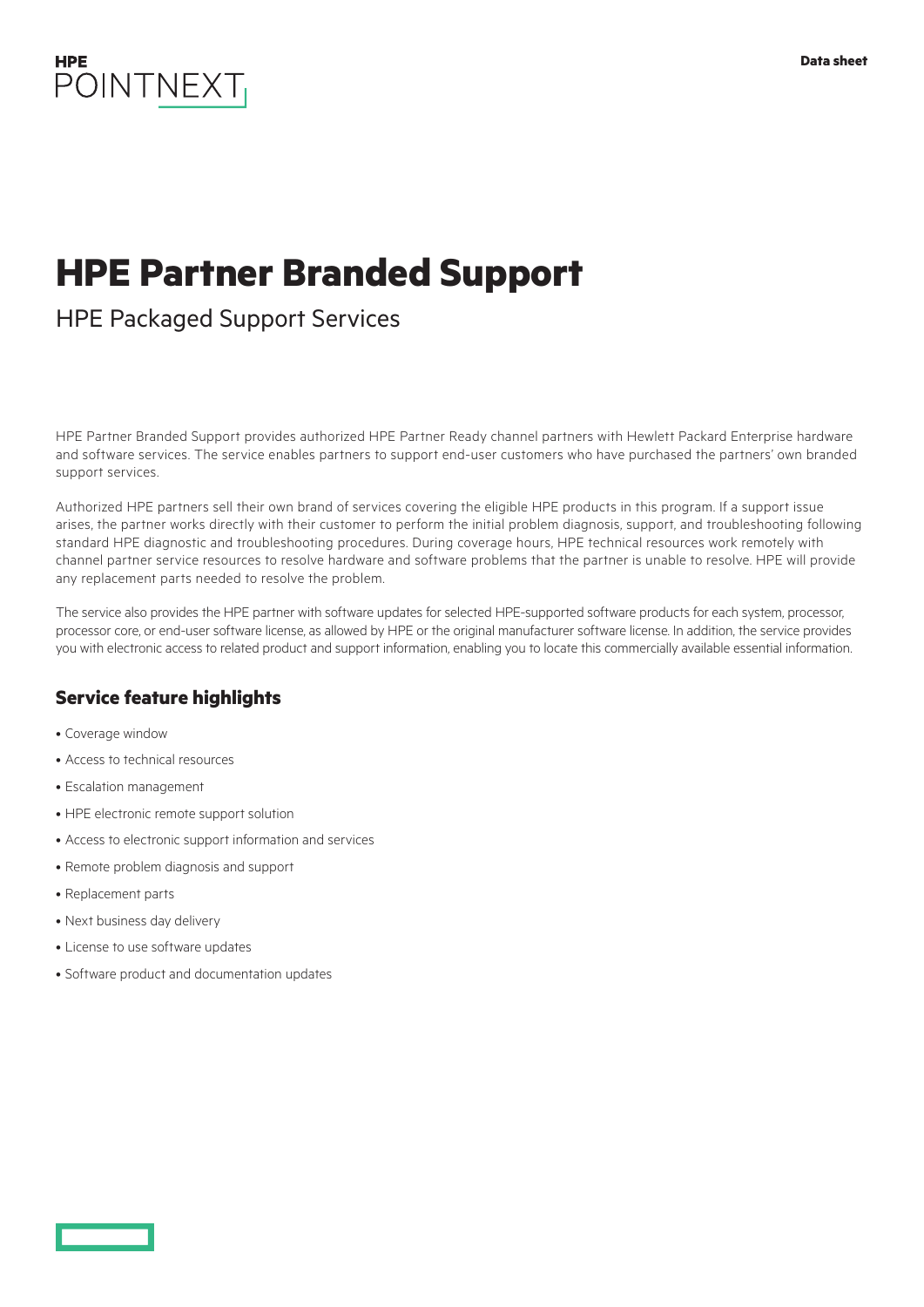#### **Table 1.** Service features

| Feature                                                  | <b>Delivery specifications</b>                                                                                                                                                                                                                                                                                                                                                                                                                                                                                                                                                                                                                                                                                                                                                                                                                                                                                                                                                                                                                                                     |
|----------------------------------------------------------|------------------------------------------------------------------------------------------------------------------------------------------------------------------------------------------------------------------------------------------------------------------------------------------------------------------------------------------------------------------------------------------------------------------------------------------------------------------------------------------------------------------------------------------------------------------------------------------------------------------------------------------------------------------------------------------------------------------------------------------------------------------------------------------------------------------------------------------------------------------------------------------------------------------------------------------------------------------------------------------------------------------------------------------------------------------------------------|
| Coverage window                                          | The service coverage window specifies the time during which the Partner may contact Hewlett Packard Enterprise to receive<br>hardware or software technical support and to order replacement parts.<br>Service is available 24 hours a day, seven days a week, including HPE holidays. This coverage window is subject to local availability.<br>Please contact your local HPE partner business manager for further details.                                                                                                                                                                                                                                                                                                                                                                                                                                                                                                                                                                                                                                                       |
| <b>Access to technical resources</b>                     | The Partner may access HPE support resources via telephone, electronic communication, or fax (where locally available) for<br>assistance in resolving hardware or software problems that are complex or difficult to reproduce.                                                                                                                                                                                                                                                                                                                                                                                                                                                                                                                                                                                                                                                                                                                                                                                                                                                    |
| <b>Escalation management</b>                             | Hewlett Packard Enterprise has established formal escalation procedures to facilitate the resolution of complex incidents. Local<br>Hewlett Packard Enterprise management coordinates incident escalation, enlisting the skills of appropriate HPE resources and/or<br>selected third parties to assist with problem solving.                                                                                                                                                                                                                                                                                                                                                                                                                                                                                                                                                                                                                                                                                                                                                      |
| <b>HPE electronic remote</b><br>support solution         | As applicable, the HPE electronic remote support solution provides robust troubleshooting and repair capabilities that can help the<br>Partner effectively resolve reported incidents. It can include remote system access solutions, and may offer a convenient central point<br>of administration and an enterprise view of open incidents and history. An HPE support specialist will assist the Partner with the use<br>of HPE remote support tools.                                                                                                                                                                                                                                                                                                                                                                                                                                                                                                                                                                                                                           |
| Access to electronic support<br>information and services | As part of this service, HPE provides the Partner with access to certain service and support tools and documentation, including<br>service notifications and select HPE proprietary service diagnostic tools.                                                                                                                                                                                                                                                                                                                                                                                                                                                                                                                                                                                                                                                                                                                                                                                                                                                                      |
| Installation advisory support                            | Remotely delivered advisory support is provided to the Partner who encounters difficulties while performing a product installation or<br>who needs advice on proper installation or updating methods. This service feature does not include walking the Partner through an<br>installation procedure from start to finish.                                                                                                                                                                                                                                                                                                                                                                                                                                                                                                                                                                                                                                                                                                                                                         |
|                                                          | The Partner will be responsible for delivering all installation activities including, but not limited to, end-user customer site preparation<br>and information collection, documentation, installation and startup, configuration and verification, as well as any operational training<br>and orientation for the end-user customer.                                                                                                                                                                                                                                                                                                                                                                                                                                                                                                                                                                                                                                                                                                                                             |
| Remote problem diagnosis<br>and support                  | The HPE Channel Partner is fully responsible for providing support to its end-user customers, including all installation and support<br>services. This includes but is not limited to, installation and configuration of the covered HPE hardware and software products,<br>ensuring end-user customer site preparation and pre-requisites are met, and performing any necessary troubleshooting activities<br>that may occur during Partner's performance of its support, including remote diagnosis and repair.                                                                                                                                                                                                                                                                                                                                                                                                                                                                                                                                                                  |
|                                                          | If, after performing the initial troubleshooting and diagnostics, the Partner is still unable to resolve an issue, the Partner can then<br>engage HPE via telephone or web portal, 24 hours a day, 7 days a week (where available). HPE will acknowledge the receipt of<br>the service request by logging the call, assigning a case ID, and communicating that case ID to the Partner. HPE will then work<br>remotely, during the local coverage window (24 hours a day, 7 days a week where available), to assist the Partner in isolating the<br>hardware incident and to remotely troubleshoot, remedy, and resolve it. HPE may request that the Partner initiate and perform<br>remote diagnostics using electronic remote support solutions to access covered products, or HPE may use other means available<br>to facilitate remote incident resolution. HPE will also provide telephone assistance for the installation of firmware and replacement<br>parts. HPE provides corrective support to resolve identifiable and customer-reproducible software product problems. |
|                                                          | HPE retains the right to determine the final resolution of all reported incidents.                                                                                                                                                                                                                                                                                                                                                                                                                                                                                                                                                                                                                                                                                                                                                                                                                                                                                                                                                                                                 |
| Replacement parts                                        | Defective parts will be exchanged for replacement parts for covered HPE products. Replaced parts will be at the current revision level<br>available within HPE inventory.                                                                                                                                                                                                                                                                                                                                                                                                                                                                                                                                                                                                                                                                                                                                                                                                                                                                                                          |
|                                                          | Replacement parts provided by HPE shall be new or functionally equivalent to new in performance. Replaced parts become the property<br>of HPE.                                                                                                                                                                                                                                                                                                                                                                                                                                                                                                                                                                                                                                                                                                                                                                                                                                                                                                                                     |
|                                                          | Supplies and consumable parts are not supported and will not be provided as part of this service; standard warranty terms and conditions<br>apply to supplies and consumable parts.                                                                                                                                                                                                                                                                                                                                                                                                                                                                                                                                                                                                                                                                                                                                                                                                                                                                                                |
|                                                          | Maximum supported lifetime/maximum usage: Parts and components that have exceeded their maximum supported lifetime and/or the<br>maximum usage limitations as set forth in the manufacturer's operating manual, product quick specs, or the technical product data sheet<br>will not be provided, repaired, or replaced as part of this service.                                                                                                                                                                                                                                                                                                                                                                                                                                                                                                                                                                                                                                                                                                                                   |



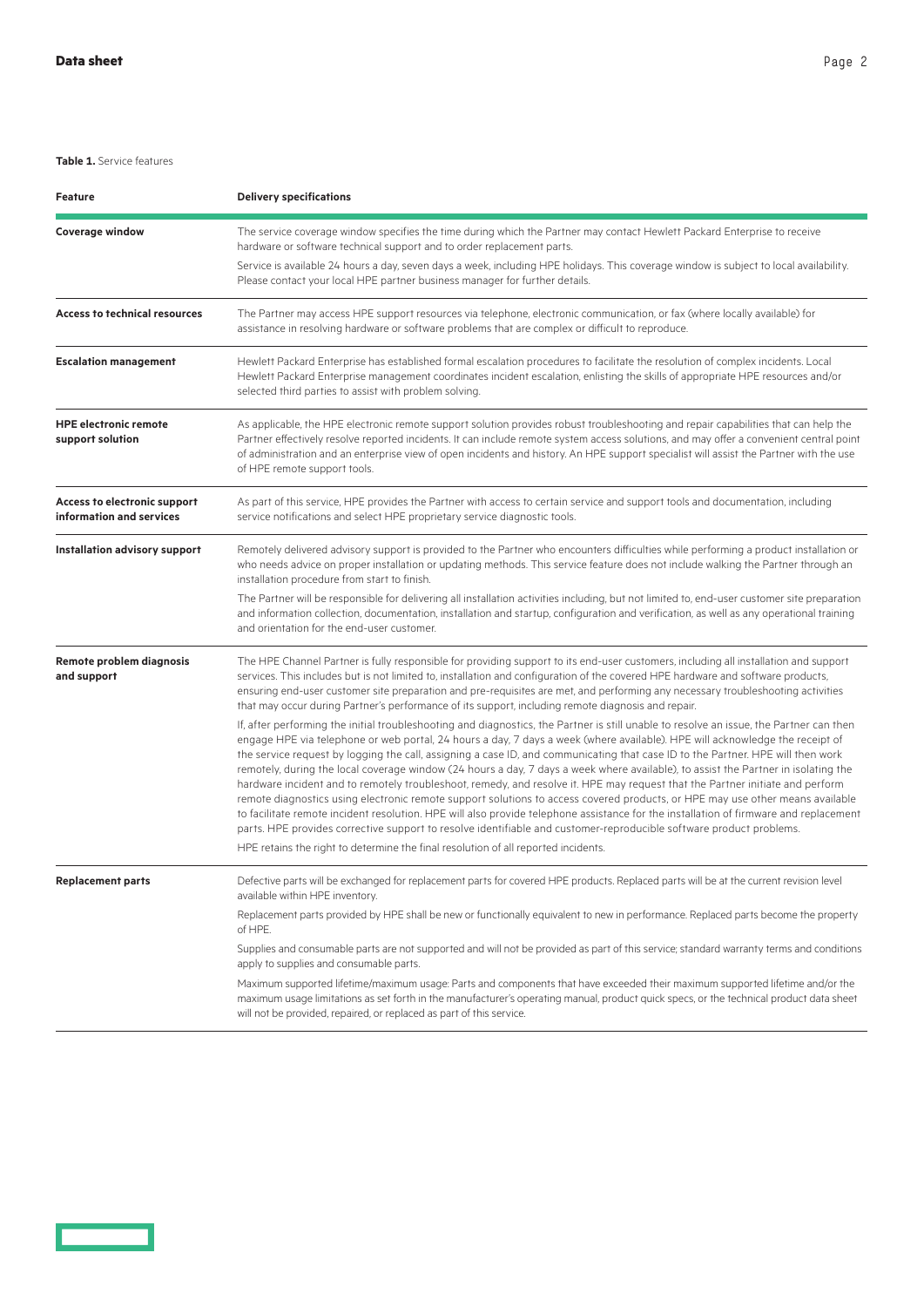#### **Table 1.** Service features (continued)

| <b>Feature</b>                                | <b>Delivery specifications</b>                                                                                                                                                                                                                                                                                                                                                                                                                                                                                                                                                                                      |
|-----------------------------------------------|---------------------------------------------------------------------------------------------------------------------------------------------------------------------------------------------------------------------------------------------------------------------------------------------------------------------------------------------------------------------------------------------------------------------------------------------------------------------------------------------------------------------------------------------------------------------------------------------------------------------|
| Next business day delivery                    | The parts delivery time specifies the time required to deliver the replacement part. The following parts delivery time is available for<br>eligible products:                                                                                                                                                                                                                                                                                                                                                                                                                                                       |
|                                               | . Next Business Day: Parts will arrive at the Partner's specified location next business day during standard business hours, excluding<br>HPE holidays.                                                                                                                                                                                                                                                                                                                                                                                                                                                             |
|                                               | HPE will use commercially reasonable efforts to ship eligible parts to the Partner following receipt and acceptance of the Partner's<br>order to meet the parts delivery time. Locally defined parts delivery times can vary and are dependent on local capabilities.                                                                                                                                                                                                                                                                                                                                               |
|                                               | For Next Business Day parts delivery, orders must be received and accepted prior to the locally defined order cutoff time during<br>HPE standard business hours, excluding HPE holidays. Orders received after the local cutoff time during standard business hours<br>will be processed the next business day. Order cutoff times may vary depending on the transportation network used and the<br>destination country.                                                                                                                                                                                            |
| License to use software updates               | The Partner receives a restricted license to distribute software updates to their end-user customers. "Updates" shall mean<br>commercially released patches, enhancements, bug fixes, minor releases, and other incremental software updates released by<br>HPE or third-party software suppliers for each system, socket, processor, processor core, or end-user software license covered by<br>this service, as allowed by the original HPE or original manufacturer software license terms.                                                                                                                      |
|                                               | The license terms for the end user shall be as described in the HPE software licensing terms corresponding to the end-user<br>customer's prerequisite underlying software license, or in accordance with the current licensing terms of the third-party software<br>manufacturer, if applicable, including any additional software licensing terms that may accompany such software updates provided<br>under this service.                                                                                                                                                                                         |
|                                               | The Partner's right to distribute updates is limited to the end-user customers they service under HPE Partner Branded Support and<br>must be distributed in a secure manner and in strict compliance with the HPE operations guide. The Partner must not:                                                                                                                                                                                                                                                                                                                                                           |
|                                               | . Retain more than one archival copy of any update                                                                                                                                                                                                                                                                                                                                                                                                                                                                                                                                                                  |
|                                               | • Make copies of any updates, other than to facilitate distribution to end-user customers                                                                                                                                                                                                                                                                                                                                                                                                                                                                                                                           |
|                                               | . Provide updates obtained on behalf of one end-user customer to another end-user customer                                                                                                                                                                                                                                                                                                                                                                                                                                                                                                                          |
|                                               | . Use updates internally or on their own behalf                                                                                                                                                                                                                                                                                                                                                                                                                                                                                                                                                                     |
| Software product and<br>documentation updates | As HPE releases updates to HPE software, the latest revisions of the software and reference manuals are made available to<br>the Partner. For selected third-party software, HPE will provide software updates as such updates are made available from the<br>third-party, or HPE may provide instructions on how the Partner can obtain any software updates directly from the third-party.<br>A license key or access code, or instructions for obtaining a license key or access code, will also be provided to the Partner when<br>they are required to download, install, or run the latest software revision. |

#### **Service limitations**

#### **Customer acknowledges and agrees that HPE may use resources outside the country of purchase for delivery of these services unless otherwise specified as part of a service feature description.**

Software updates are not available for all products. When this service feature is unavailable, it will not be included in this service.

For some products, software updates include only minor improved features, and new software versions must be purchased separately.

Next business day parts delivery may not be available in all geographic locations. Please contact your local Hewlett Packard Enterprise partner business manager for further details. In countries where HPE does not have a direct, local presence the specified parts delivery times will not apply. Parts delivery time will vary and depends on local parts availability and local customs clearance procedures.

The following activities are excluded from this service:

- On-site delivery by HPE of support, including product installation, installation of replacement parts, or installation of firmware and software updates; the service provides for remote hardware and software HPE technical support only
- Standard troubleshooting and problem diagnosis by HPE; the Partner is required to perform standard troubleshooting and problem diagnosis, as specified by HPE, prior to contacting HPE for support
- Services required due to failure of the Partner to incorporate any system fix, repair, patch, or modification provided to the Partner by HPE
- Services required due to failure of the Partner to take avoidance action previously advised by HPE
- Operational testing of applications or troubleshooting of interconnectivity, network, or compatibility problems
- Performance testing or modeling

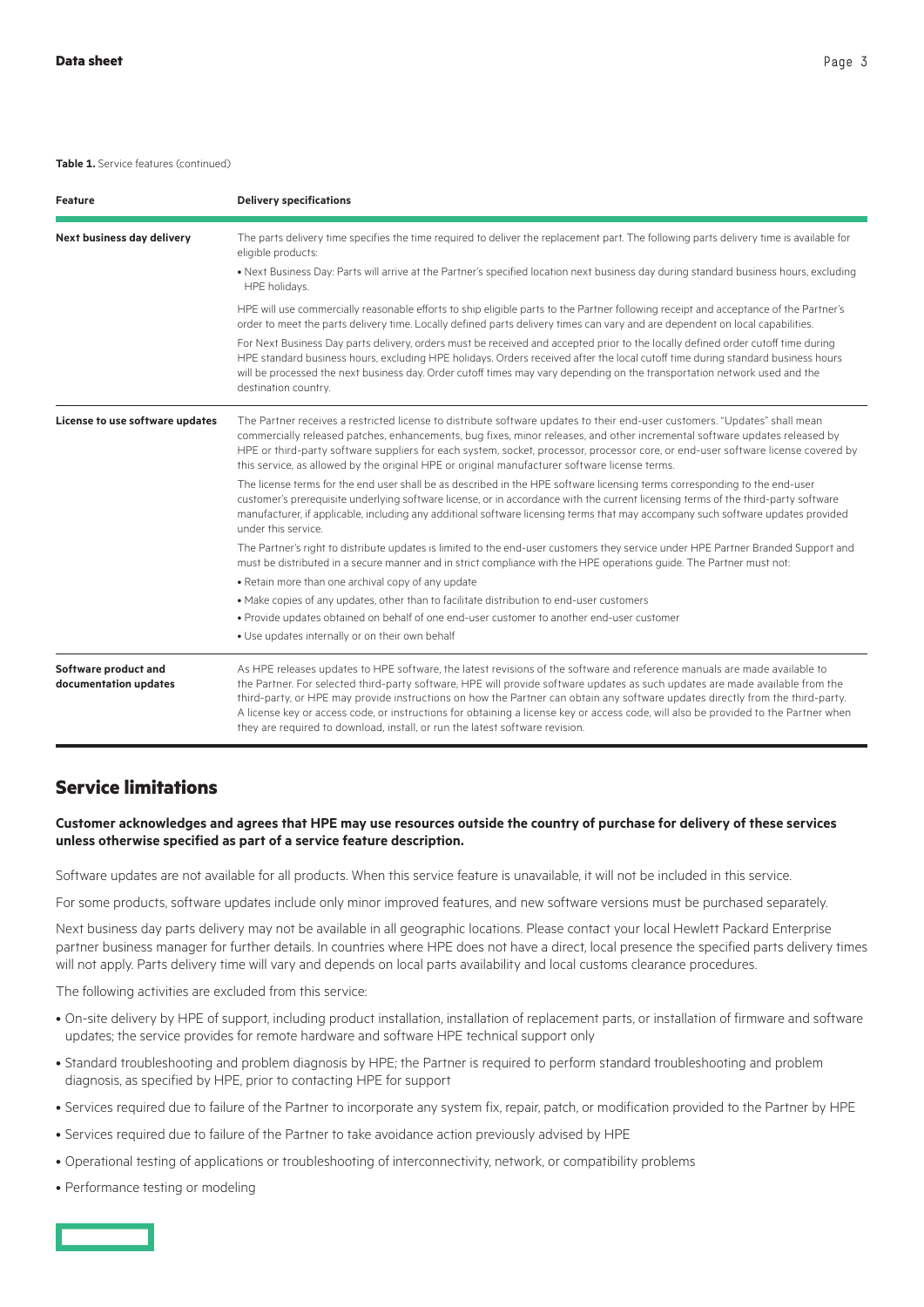#### **Service eligibility**

- The Partner must maintain an adequately trained and HPE-certified workforce and only HPE-certified resources may contact HPE for support.
- This service must be purchased for each system, component, processor, processor core, or end-user software license that will require support.
- For the Partner to be eligible to purchase this service to obtain software support, the end-user customer must be properly licensed to use the revision of the software product that is current at the beginning of the support agreement period; otherwise, an additional charge may be applied to bring the product into service eligibility.
- For the Partner to be eligible to purchase this service to obtain hardware support, the product must have been continuously under HPE warranty or support and be at a supported configuration and revision level; otherwise, an additional charge may be applied to bring the product into service eligibility.
- For certain third-party products, instead of purchasing an initial software product license, this service provides the Partner with the ability to download from a website, hosted by HPE or a third-party vendor, the current revision of the software and all software updates released during the support agreement period.

### **Customer responsibilities**

For the technical and commercial implementation of this service, the Partner will refer to, and be bound by, the current and any future updated version of the applicable Hewlett Packard Enterprise operations guide.

If the Partner does not act upon the specified Partner responsibilities in this document and the applicable HPE operations guide, at HPE's discretion, HPE will i) not be obligated to deliver the services as described, or ii) perform such service at the Partner's expense at the prevailing time and material rates.

The Partner is responsible for registering to use HPE's electronic facility and maintaining their registration information in order to gain access to restricted product information and to receive proactive notifications or other services available to the Partner.

The Partner must perform all on-site services required to maintain, repair, and support HPE hardware and software products under the HPE service contract.

The Partner is responsible for planning and installing, in a timely manner, critical firmware and software updates, as well as ensuring installation of replacement parts provided by HPE.

The Partner is responsible for acting upon software product updates and obsolescence notifications received from Hewlett Packard Enterprise.

If the end-user customer has licenses to firmware-based software products (features implemented in firmware activated by the purchase of a separate software license product) or licensed firmware, the Partner must also have, if available, an active Hewlett Packard Enterprise software support agreement to receive, download, install, and distribute related firmware updates. HPE will provide the Partner with firmware updates, as previously described in this document, only if the end-user customer has the license to use the related software updates for each system, socket, processor, processor core, or end-user software license, as allowed by original HPE or manufacturer software license terms.

In order to enable remote monitoring of end-user customer hardware, HPE strongly recommends that the Partner install and configure the appropriate HPE remote support solution. The Partner must maintain the correct contact details in order to ensure correct routing of system incidents. HPE is not obligated to provide reactive support for end-user customer incidents that are routed to a Partner.

The Partner must own the entire relationship with the end-user customer and retain ownership of the incident after logging a case with HPE, including all communication with the end-user customer and any activities to be carried out at the end-user customer's site. The Partner may request that HPE provide on-site support activities on behalf of the Partner, including resolution of technical incidents and installation of firmware or software updates or patches. At HPE's discretion, HPE will provide on-site support as requested by the Partner, and the Partner agrees to pay HPE additional charges on a time and materials basis.

The Partner will place parts requests through the HPE Channel Services Network (CSN), or the appropriate local process, unless otherwise directed by HPE.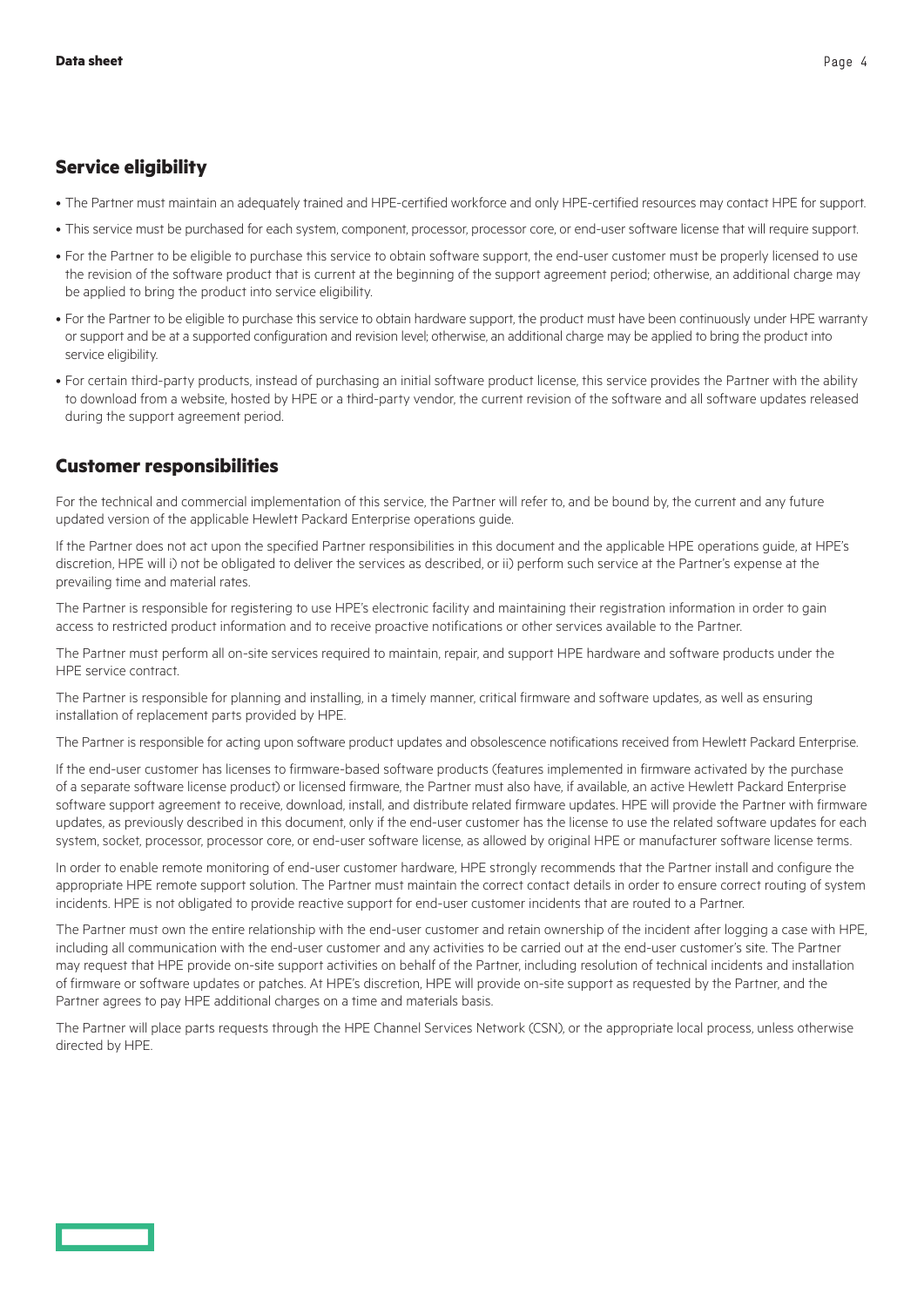In cases where parts or replacement products are shipped to resolve a problem, the Partner is responsible for returning the defective part or product within a time period designated by HPE. Prior to contacting HPE for support, the Partner is expected to perform standard troubleshooting and problem diagnosis, as specified by HPE. The Partner will eliminate all other potential causes of the reported incident, through incident reproduction or troubleshooting, so it can be determined that the incident is directly related to the products supported by this service. The incident is determined to be a result of either i) a design problem (or that design-level expertise would be needed to determine the exact nature of the problem), or ii) a suspected complex or interoperability problem.

Upon contacting HPE, the Partner is expected to provide a clear, accurate, and complete problem statement and other information, as necessary.

The Partner is responsible for:

- Retaining, and providing to HPE upon request, all original software licenses, license agreements, license keys, and subscription service registration information, as applicable for this service
- Using all software products in accordance with current HPE software licensing terms corresponding to the end-user customer's prerequisite underlying software license, or in accordance with the current licensing terms of the third-party software manufacturer, if applicable, including any additional software licensing terms that may accompany such software updates provided under this service
- Removing all sensitive data before returning any storage media to HPE; HPE shall not be responsible for maintaining the confidentiality or privacy of any sensitive data that remains on such storage media

#### **Coverage**

This service provides coverage for selected HPE hardware and software products. For some servers and storage products, CPUs, disks, and other major internal and external components will be covered if support has been configured accordingly, and they are listed in the contract's equipment list (if applicable).

For replacement parts and components that are discontinued, an upgrade path may be required. Upgrades for discontinued parts or components may in some cases result in additional charges to the Partner. HPE will work with the Partner to recommend a replacement. Not all components will have available replacements in all countries due to local support capabilities.

#### **General provisions/other exclusions**

Distribution of certain third-party software updates, license agreements, and license keys may be made directly from the third-party vendor to the Partner, as applicable.

When this service is provided for a solution that is composed of multiple HPE and/or third-party products, software support will only be offered on updates that are made available for the solution by HPE.

Activities such as, but not limited to, the following are excluded from this service:

- Services that, in the opinion of HPE, are required due to unauthorized attempts by non-HPE authorized personnel to install, repair, maintain, or modify hardware, firmware, or software
- Services that, in the opinion of HPE, are required due to improper treatment or use of the product
- Service required due to causes external to the HPE maintained hardware or software